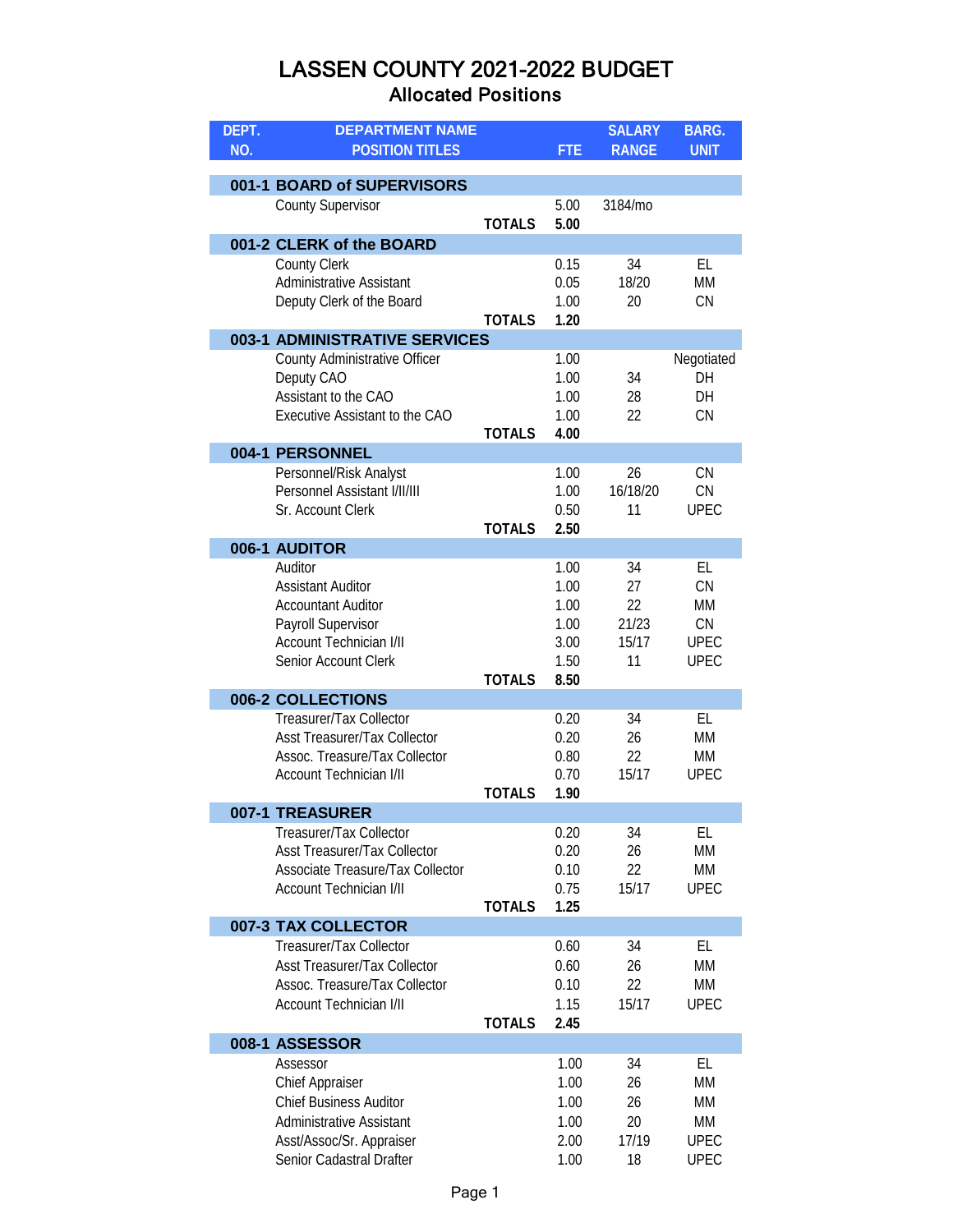| DEPT. | <b>DEPARTMENT NAME</b>                |               |            | <b>SALARY</b> | <b>BARG.</b> |
|-------|---------------------------------------|---------------|------------|---------------|--------------|
| NO.   | <b>POSITION TITLES</b>                |               | <b>FTE</b> | <b>RANGE</b>  | <b>UNIT</b>  |
|       |                                       |               |            |               |              |
|       | Appraiser Technician                  |               | 1.00       | 15            | <b>UPEC</b>  |
|       | <b>Cadastral Drafter</b>              |               | 0.64       | 13            | <b>UPEC</b>  |
|       | <b>Administrative Clerk</b>           |               | 0.50       | 8             | <b>UPEC</b>  |
|       |                                       | <b>TOTALS</b> | 9.14       |               |              |
|       |                                       |               |            |               |              |
|       | 014-1 COUNTY COUNSEL                  |               |            |               |              |
|       | <b>County Counsel</b>                 |               | 0.00       |               | Negotiated   |
|       | Legal Office Coordinator I/II         |               | 1.00       | 19/21         | CN           |
|       |                                       | <b>TOTALS</b> | 1.00       |               |              |
|       | 022-1 PUBLIC WORKS/BUILDING & GROUNDS |               |            |               |              |
|       | Director of Public Works              |               | 0.05       | 35            | DH           |
|       | Deputy Dir Public Works               |               | 0.40       | $26*$         | MM           |
|       | Assistant PW Direct for SW            |               | 0.25       | 34            | MM           |
|       | Facilities Project Manager I/II       |               | 1.00       | 22            | MM           |
|       | <b>Bldgs &amp; Grnds Supervisor</b>   |               | 0.70       | 20            | MM           |
|       | <b>Administrative Assistant</b>       |               | 0.15       | 20            | MM           |
|       | <b>Account Technician I/II</b>        |               | 0.10       | 15/17         | <b>UPEC</b>  |
|       | Sr Bldg & Grounds Worker              |               | 1.00       | 14            | <b>UPEC</b>  |
|       | Buildings & Grounds Worker            |               | 3.00       | 12            | <b>UPEC</b>  |
|       | Senior Custodian                      |               | 1.00       | 11            | <b>UPEC</b>  |
|       | Custodian                             |               | 2.00       | 9             | <b>UPEC</b>  |
|       |                                       | <b>TOTALS</b> | 9.65       |               |              |
|       | 033-1 PLANNING-SURVEYOR               |               |            |               |              |
|       | <b>County Surveyor</b>                |               | 1.00       | 32            | MM           |
|       |                                       | <b>TOTALS</b> | 1.00       |               |              |
|       | 039-1 COUNTY CLERK                    |               |            |               |              |
|       | <b>County Clerk</b>                   |               | 0.15       | 34            | EL           |
|       | <b>Administrative Assistant</b>       |               | 0.05       | 18/20         | MM           |
|       | <b>Account Technician I/II</b>        |               | 0.30       | 15/17         | <b>UPEC</b>  |
|       |                                       | <b>TOTALS</b> | 0.50       |               |              |
|       | 039-2 ELECTIONS                       |               |            |               |              |
|       | <b>County Clerk</b>                   |               | 0.55       | 34            | EL           |
|       | Senior Recorder                       |               | 0.12       | 20            | MM           |
|       | <b>Administrative Assistant</b>       |               | 0.90       | 20            | MM           |
|       | <b>Account Technician I/II</b>        |               | 0.70       | 15/17         | <b>UPEC</b>  |
|       |                                       | TOTALS        | 2.27       |               |              |
|       | 052-7 ANIMAL CONTROL-KENNEL           |               |            |               |              |
|       | <b>Director Public Works</b>          |               | 0.05       | 35            | DH           |
|       | <b>Shelter Manager</b>                |               | 1.00       | 15            | <b>MM</b>    |
|       | Kennel Attendant                      |               | 0.75       | 11            | <b>UPEC</b>  |
|       | Kennel Aide                           |               | 1.00       | 8             | <b>UPEC</b>  |
|       |                                       | <b>TOTALS</b> | 2.80       |               |              |
|       | 060-1 AGRICULTURAL COMMISSIONER       |               |            |               |              |
|       | Agricultural Commissioner             |               | 1.00       | 29            | DH           |
|       | Supv Ag Inspector                     |               | 0.75       | $22*$         | <b>MM</b>    |
|       | Agricultural Biologist I/II           |               | 2.00       | 17/19         | <b>UPEC</b>  |
|       |                                       | <b>TOTALS</b> | 3.75       |               |              |
|       | 064-1 RECORDER                        |               |            |               |              |
|       | Clerk/Recorder                        |               | 0.15       | 34            | EL           |
|       | Senior Recorder                       |               | 0.88       | 20            | MM           |
|       | <b>Account Technician I/II</b>        |               | 1.00       | 15/17         | <b>UPEC</b>  |
|       |                                       | <b>TOTALS</b> | 2.03       |               |              |
|       |                                       |               |            |               |              |
|       | 068-1 PLANNING                        |               |            |               |              |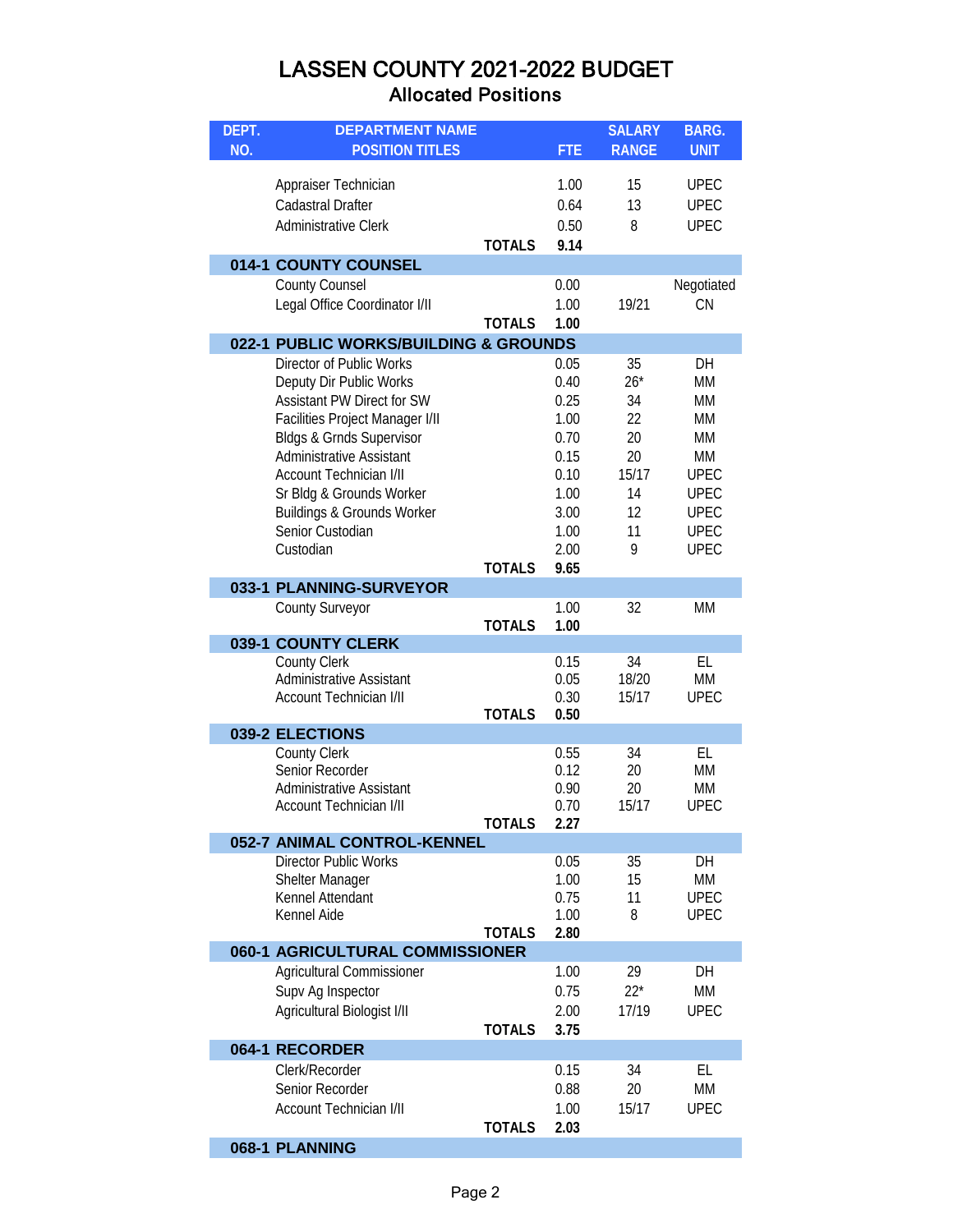| DEPT. | <b>DEPARTMENT NAME</b>                     |               |            | <b>SALARY</b> | <b>BARG.</b> |
|-------|--------------------------------------------|---------------|------------|---------------|--------------|
| NO.   | <b>POSITION TITLES</b>                     |               | <b>FTE</b> | <b>RANGE</b>  | <b>UNIT</b>  |
|       |                                            |               |            |               |              |
|       | Director of Planning & Building            |               | 0.50       | 35            | DН           |
|       | Asst Director of Planning & Building       |               | 0.85       | 33            | <b>MM</b>    |
|       | <b>Chief Planner</b>                       |               | 0.85       | 32            | <b>MM</b>    |
|       | <b>Senior Planner</b>                      |               | 1.72       | 24            | <b>MM</b>    |
|       | <b>GIS Coordinator</b>                     |               | 1.00       | 24            | MM           |
|       | Administrative Assistant/Fiscal Officer    |               | 1.15       | 20            | МM           |
|       | Assistant/Associate Planner                |               | 1.30       | 18/20         | <b>UPEC</b>  |
|       | Code Enforcement Officer I/II              |               | 0.20       | 17/19         | <b>UPEC</b>  |
|       | Natural Resources Technician               |               | 1.00       | 18            | <b>UPEC</b>  |
|       | Secretary                                  |               | 0.50       | 12            | <b>UPEC</b>  |
|       |                                            | <b>TOTALS</b> | 9.07       |               |              |
|       | 068-2 BUILDING                             |               |            |               |              |
|       | Director of Planning & Building            |               | 0.50       | 35            | <b>DH</b>    |
|       | Asst Director of Planning & Building       |               | 0.15       | 33            | <b>MM</b>    |
|       | Chief Building Official                    |               | 1.00       | 27            | МM           |
|       | <b>Chief Planner</b>                       |               | 0.15       | 32            | <b>MM</b>    |
|       | <b>Senior Planner</b>                      |               | 0.30       | 24            | <b>MM</b>    |
|       | Senior Building Inspector                  |               | 1.00       | 23            | MM           |
|       | Administrative Assistant/Fiscal Officer    |               | 0.85       | 20            | МM           |
|       | Assistant/Associate Planner                |               | 0.70       | 18/20         | <b>UPEC</b>  |
|       | Code Enforcement Officer I/II              |               | 1.80       | 17/19         | <b>UPEC</b>  |
|       | Senior Building Technician                 |               | 1.00       | 18            | <b>UPEC</b>  |
|       | Secretary                                  |               | 0.50       | 12            | <b>UPEC</b>  |
|       | <b>TOTALS</b>                              |               | 7.95       |               |              |
|       | 092-1 VETERANS SERVICES                    |               |            |               |              |
|       | <b>Veterans Service Officer</b>            |               | 1.00       | 22            | DH           |
|       | Veterans Services Representative           |               | 0.50       | 13            | <b>UPEC</b>  |
|       |                                            | <b>TOTALS</b> | 1.50       |               |              |
|       | <b>102-1 COOPERATIVE EXTENSION SERVICE</b> |               |            |               |              |
|       | <b>Account Technician I/II</b>             |               | 1.00       | 15/17         | <b>UPEC</b>  |
|       |                                            | <b>TOTALS</b> | 1.00       |               |              |
|       | <b>FUND 100 TOTALS</b>                     |               | 78.46      |               |              |
|       | <b>INTERNAL SERVICES</b>                   |               |            |               |              |
| 104   | <b>032-1 INFORMATION SERVICES</b>          |               |            |               |              |
|       | Information Services Supervisor I/II       |               | 1.00       | 23/25         | МM           |
|       | <b>Technical Services Specialist I/II</b>  |               | 3.00       | 17/19         | <b>UPEC</b>  |
|       |                                            | <b>TOTALS</b> | 4.00       |               |              |
|       | <b>FUND 104 TOTALS</b>                     |               | 4.00       |               |              |
|       |                                            |               |            |               |              |
| 108   | <b>CONTRACTS - DISTRICT ATTORNEY</b>       |               |            |               |              |
|       | 043-3 VICTIM WITNESS PROGRAM               |               |            |               |              |
|       | Program Coordinator                        |               | 0.075      | 22            | <b>MM</b>    |
|       | Victim Witness Coordinator I/II            |               | 1.00       | 18/20         | <b>UPEC</b>  |
|       | Mass Victim Advocate I/II                  |               | 1.00       | 15/17         | <b>UPEC</b>  |
|       | Victim Witness Advocate I/II               |               | 1.00       | 13/15         | <b>UPEC</b>  |
|       |                                            | <b>TOTALS</b> | 3.075      |               |              |
|       | 043-8 CHILD ADVOCACY CENTER                |               |            |               |              |
|       | <b>District Attorney</b>                   |               | 0.05       | 38            | DH           |
|       | Program Coordinator                        |               | 0.075      | 22            | MM           |
|       | Investigator                               |               | 0.5        | 20            | <b>POA</b>   |

Investigator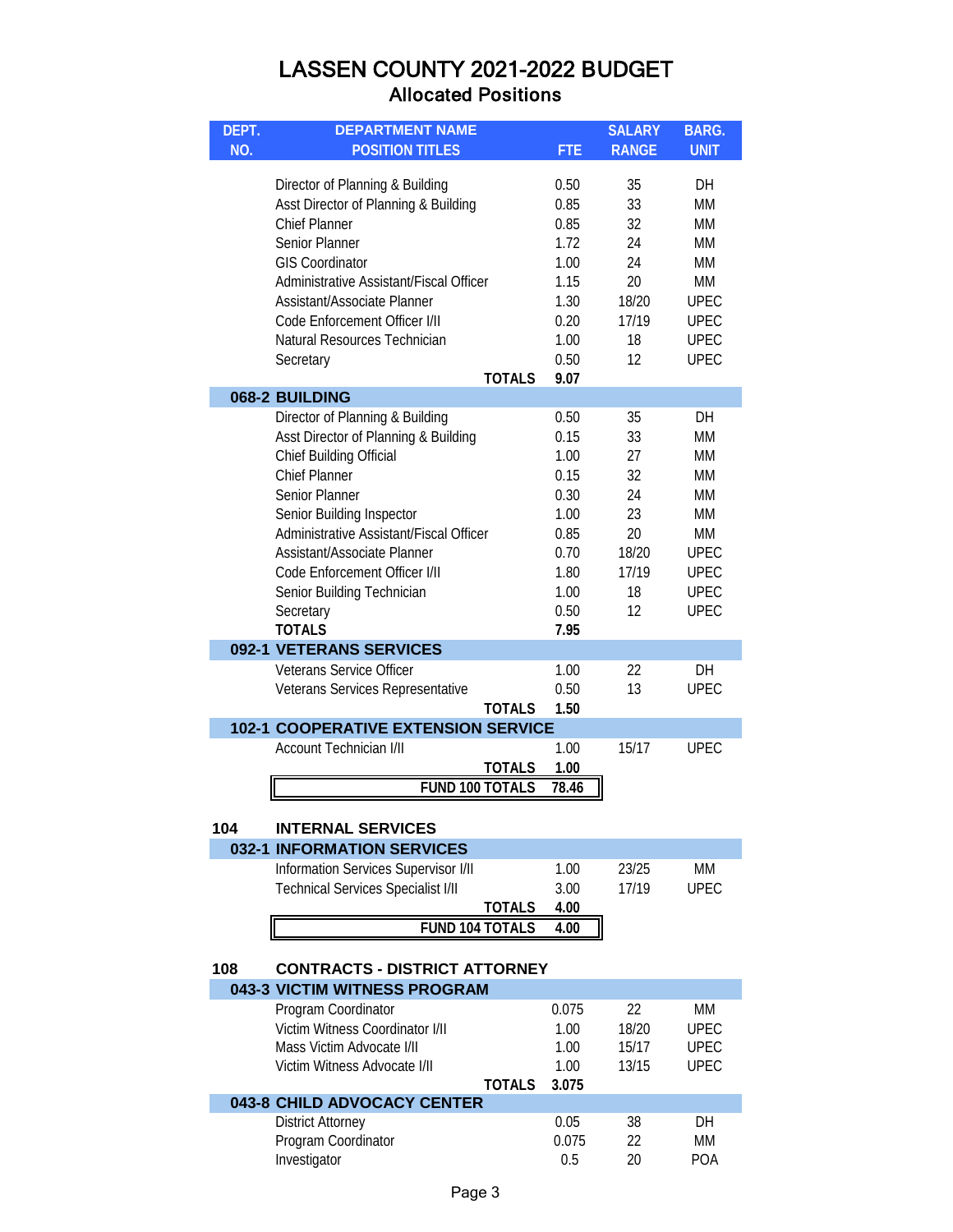| DEPT. | <b>DEPARTMENT NAME</b>                                      |               |               | <b>SALARY</b> | <b>BARG.</b> |
|-------|-------------------------------------------------------------|---------------|---------------|---------------|--------------|
| NO.   | <b>POSITION TITLES</b>                                      |               | <b>FTE</b>    | <b>RANGE</b>  | <b>UNIT</b>  |
|       | MDIT Coordinator I/II                                       | <u>TOTALS</u> | 1.00<br>1.625 | 18/20         | <b>UPEC</b>  |
|       | <b>FUND 108 TOTALS</b>                                      |               | 4.700         |               |              |
|       |                                                             |               |               |               |              |
| 110   | <b>HEALTH &amp; HUMAN SERVICES</b><br>065-1 PUBLIC GUARDIAN |               |               |               |              |
|       | Deputy Public Guardian                                      |               | 2.00          | 17            | <b>UPEC</b>  |
|       |                                                             | <b>TOTALS</b> | 2.00          |               |              |
|       | 072-1 HEALTH & HUMAN ADMINISTRATION                         |               |               |               |              |
|       | Director of Health and Social Services                      |               | 1.00          | 36            | DH           |
|       | Compliance Officer                                          |               | 1.00          | 26            | MM           |
|       | Chief Fiscal Manager                                        |               | 1.00          | 26            | MM           |
|       | Personnel Coodinator/Assistant Director                     |               | 1.00          | 26            | CN           |
|       | <b>Contracts Coordinator</b>                                |               | 1.00          | 20            | <b>UPEC</b>  |
|       | <b>Housing Grants Specialist</b>                            |               | 1.00          | 18            | <b>UPEC</b>  |
|       | <b>Account Technician I/II</b>                              |               | 0.70          | 15/17         | <b>UPEC</b>  |
|       | Senior Account Clerk                                        |               | 2.00          | 11            | <b>UPEC</b>  |
|       | Sr. Administrative Clerk                                    |               | 1.00          | 10            | <b>UPEC</b>  |
|       |                                                             | <b>TOTALS</b> | 9.70          |               |              |
|       | 073-1 PUBLIC HEALTH                                         |               |               |               |              |
|       | Health Officer (*Not incl. in FTE count)                    |               | 0.20          | Contract*     |              |
|       | <b>Public Health Director</b>                               |               | 0.95          | 32<br>29      | DH           |
|       | Sr. Public Health Nurse<br><b>Administrative Assistant</b>  |               | 1.00<br>1.90  | 20            | MM<br>MM     |
|       |                                                             |               | 1.00          | 26            | МM           |
|       | Program Manager<br>Public Health Nurse                      |               | 3.00          | 27            | <b>UPEC</b>  |
|       | Public Health Program Coordinator                           |               | 7.50          | 24            | <b>UPEC</b>  |
|       | Public Health Program Assistant                             |               | 4.00          | 19            | <b>UPEC</b>  |
|       | <b>Account Technician I/II</b>                              |               | 1.00          | 15/17         | <b>UPEC</b>  |
|       | Senior Administrative Clerk                                 |               | 1.75          | 10            | <b>UPEC</b>  |
|       |                                                             | <b>TOTALS</b> | 22.10         |               |              |
|       | 073-2 ENVIRONMENTAL HEALTH                                  |               |               |               |              |
|       | Director of Environmental Health Div.                       |               | 1.00          | 32            | <b>MM</b>    |
|       | Environmental Health Specialist III                         |               | 1.00          | 27            | <b>UPEC</b>  |
|       | Environmental Health Specialist I/II                        |               | 1.80          | 23/25         | <b>UPEC</b>  |
|       | Administrative Assistant-Fiscal                             |               | 0.15          | 20            | МM           |
|       | <b>Account Technician I/II</b>                              |               | 0.50          | 15/17         | <b>UPEC</b>  |
|       |                                                             | <b>TOTALS</b> | 4.45          |               |              |
|       | 075-1 MENTAL HEALTH<br><b>Behavioral Health Director</b>    |               | 1.00          | 32            | DH           |
|       | Behavioral Health Clinical Supervisor                       |               | 2.00          | 30            | MM           |
|       | Admin Asst/Fiscal/Quality Oversight                         |               | 2.00          | 20/22         | МM           |
|       | Admin Asst/Staff Analyst                                    |               | 1.00          | 20            | МM           |
|       | Psychiatric Nurse                                           |               | 2.00          | 25/27         | <b>UPEC</b>  |
|       | MH Therapist I/II                                           |               | 5.00          | 25/27         | <b>UPEC</b>  |
|       | BH Case Mgr /Cert Rehab Spec                                |               | 13.00         | 18/20/22      | <b>UPEC</b>  |
|       | Patient Rights Advocate                                     |               | 1.00          | 18/20         | <b>UPEC</b>  |
|       | <b>Account Technician I/II</b>                              |               | 2.00          | 15/17         | <b>UPEC</b>  |
|       | Senior Account Clerk                                        |               | 2.00          | 11            | <b>UPEC</b>  |
|       | Senior Administrative Clerk                                 |               | 5.00          | 10            | <b>UPEC</b>  |
|       |                                                             | <b>TOTALS</b> | 36.00         |               |              |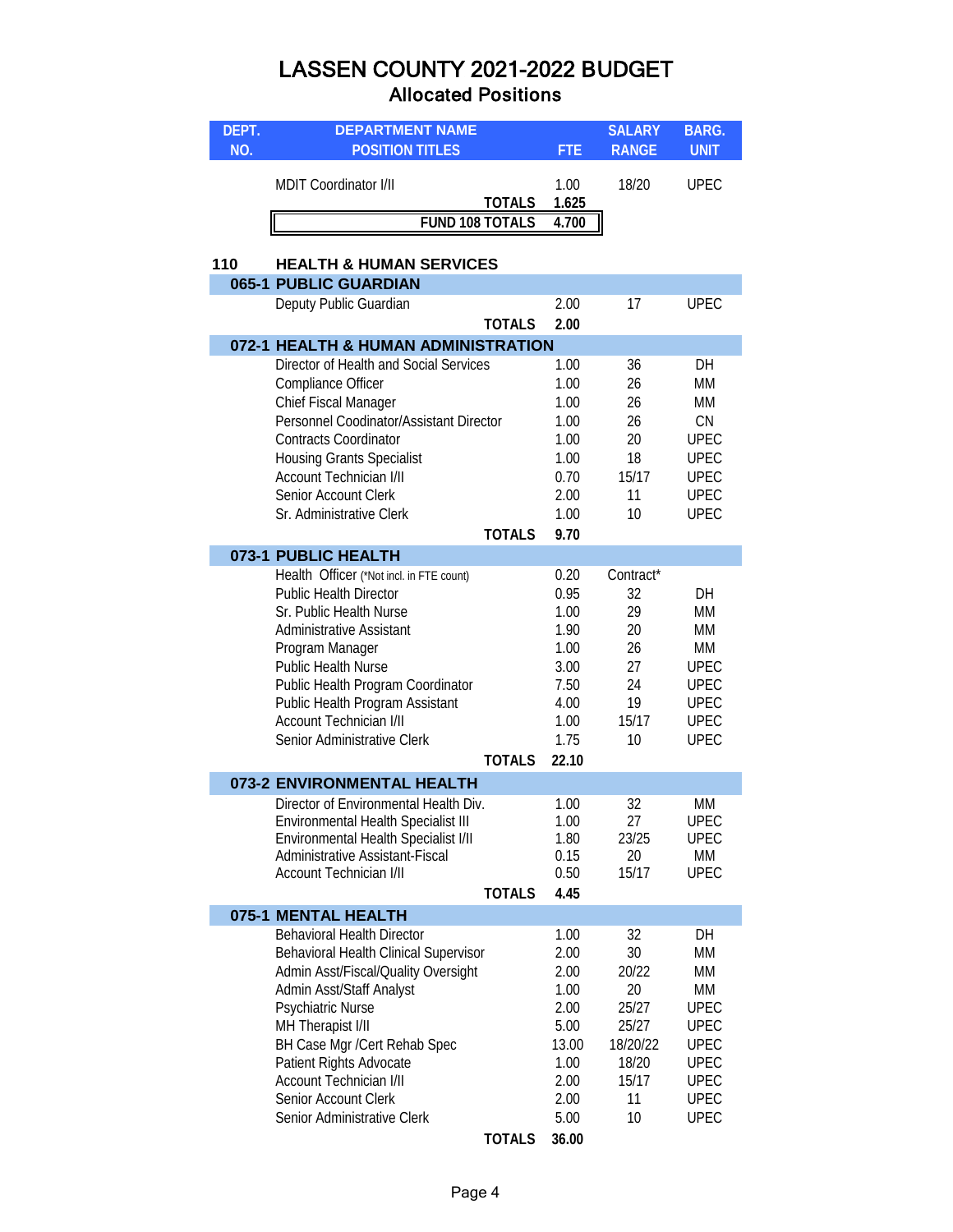| DEPT. | <b>DEPARTMENT NAME</b>                       |               |            | <b>SALARY</b> | <b>BARG.</b> |
|-------|----------------------------------------------|---------------|------------|---------------|--------------|
| NO.   | <b>POSITION TITLES</b>                       |               | <b>FTE</b> | <b>RANGE</b>  | <b>UNIT</b>  |
|       |                                              |               |            |               |              |
|       | 075-4 WRAPAROUND PROGRAM                     |               |            |               |              |
|       | <b>Facilitator Supervisor</b>                |               | 1.00       | 23            | MM           |
|       | <b>BH Case Manager</b>                       |               | 4.00       | 18/20/22      | <b>UPEC</b>  |
|       |                                              | <b>TOTALS</b> | 5.00       |               |              |
|       | 077-1 ALCOHOL & OTHER DRUG                   |               |            |               |              |
|       | Behavioral Health Case Manager I/II          |               | 2.00       | 18/20/22      | <b>UPEC</b>  |
|       | <b>Account Technician I/II</b>               |               | 0.80       | 15/17         | <b>UPEC</b>  |
|       | Substance Abuse Worker I/II                  |               | 3.00       | 13/15         | <b>UPEC</b>  |
|       | Senior Administrative Clerk                  |               | 1.00       | 10            | <b>UPEC</b>  |
|       |                                              | <b>TOTALS</b> | 6.80       |               |              |
|       | 094-1 GRANTS AND LOANS                       |               |            |               |              |
|       | Housing Program Coodinator                   |               | 1.00       | 24            | <b>UPEC</b>  |
|       | <b>Account Technician I/II</b>               |               | 0.50       | 15/17         | <b>UPEC</b>  |
|       |                                              | <b>TOTALS</b> | 1.50       |               |              |
|       | <b>FUND 110 TOTALS</b>                       |               | 87.55      |               |              |
|       |                                              |               |            |               |              |
| 111   | <b>CONTRACT FUND-SHERIFF</b>                 |               |            |               |              |
|       | <b>520 BOAT PATROL</b>                       |               |            |               |              |
|       | Deputy-Extra Help                            |               | 0.40       | 19            | <b>DSA</b>   |
|       | Deputy-Extra Help                            |               | 0.50       | 19            | <b>DSA</b>   |
|       | Deputy-Extra Help                            |               | 0.50       | 19            | <b>DSA</b>   |
|       |                                              | <b>TOTALS</b> | 1.40       |               |              |
|       | <b>FUND 111 TOTALS</b>                       |               | 1.40       |               |              |
|       |                                              |               |            |               |              |
| 115   | <b>HEALTH &amp; SOCIAL SERVICES</b>          |               |            |               |              |
|       | 056-10 TOBACCO CONTROL/EDUCATION             |               |            |               |              |
|       | Director of Public Health                    |               | 0.05       | 32            | DH           |
|       | Administrative Assistant - Fiscal            |               | 0.10       | 20            | MM           |
|       | Public Health Program Coordinator            |               | 1.50       | 24            | <b>UPEC</b>  |
|       | Public Health Program Assistant I/II         |               | 1.00       | 16/18         | <b>UPEC</b>  |
|       | Senior Administrative Clerk                  |               | 1.25       | 10            | <b>UPEC</b>  |
|       |                                              | <b>TOTALS</b> | 3.90       |               |              |
|       | <b>FUND 114 TOTALS</b>                       |               | 3.90       |               |              |
| 120   | <b>WELFARE ADMINISTRATION</b>                |               |            |               |              |
|       | 085-2 SOCIAL SERVICES ADMINISTRATION         |               |            |               |              |
|       | <b>Director of Community Social Services</b> |               | 1.00       | 32            | DH           |
|       | Program Mgr - LW - CFS-APS                   |               | 3.00       | 26            | МM           |
|       | Administrative Assistant-Fiscal              |               | 3.00       | 20            | МM           |
|       | Staff Analyst II                             |               | 1.00       | 22            | МM           |
|       | Staff Analyst I                              |               | 1.00       | 20            | МM           |
|       | Software Support Spec I/II                   |               | 1.00       | 17/19         | <b>UPEC</b>  |
|       | <b>Account Technician I/II</b>               |               | 1.00       | 15/17         | <b>UPEC</b>  |
|       | Senior Account Clerk                         |               | 3.00       | 11            | <b>UPEC</b>  |
|       | Sr Admin Clerk/OA III                        |               | 3.00       | 10            | <b>UPEC</b>  |
|       | Legal Secretary                              |               | 1.00       | 12            | <b>UPEC</b>  |

| Admin Clerk/OA II                          |              | 2.00 |    | LIPEC. |  |  |
|--------------------------------------------|--------------|------|----|--------|--|--|
| <b>H&amp;HS Driver</b>                     |              | 6.00 |    | UPFC.  |  |  |
|                                            | TOTALS 26.00 |      |    |        |  |  |
| 085-3 FAMILY AND CHILD PROTECTIVE SERVICES |              |      |    |        |  |  |
| Social Services Supervisor I/II            |              | 3.00 | 23 | МM     |  |  |
| Social Worker IV                           |              | 3.00 | 24 | UPEC.  |  |  |
|                                            |              |      |    |        |  |  |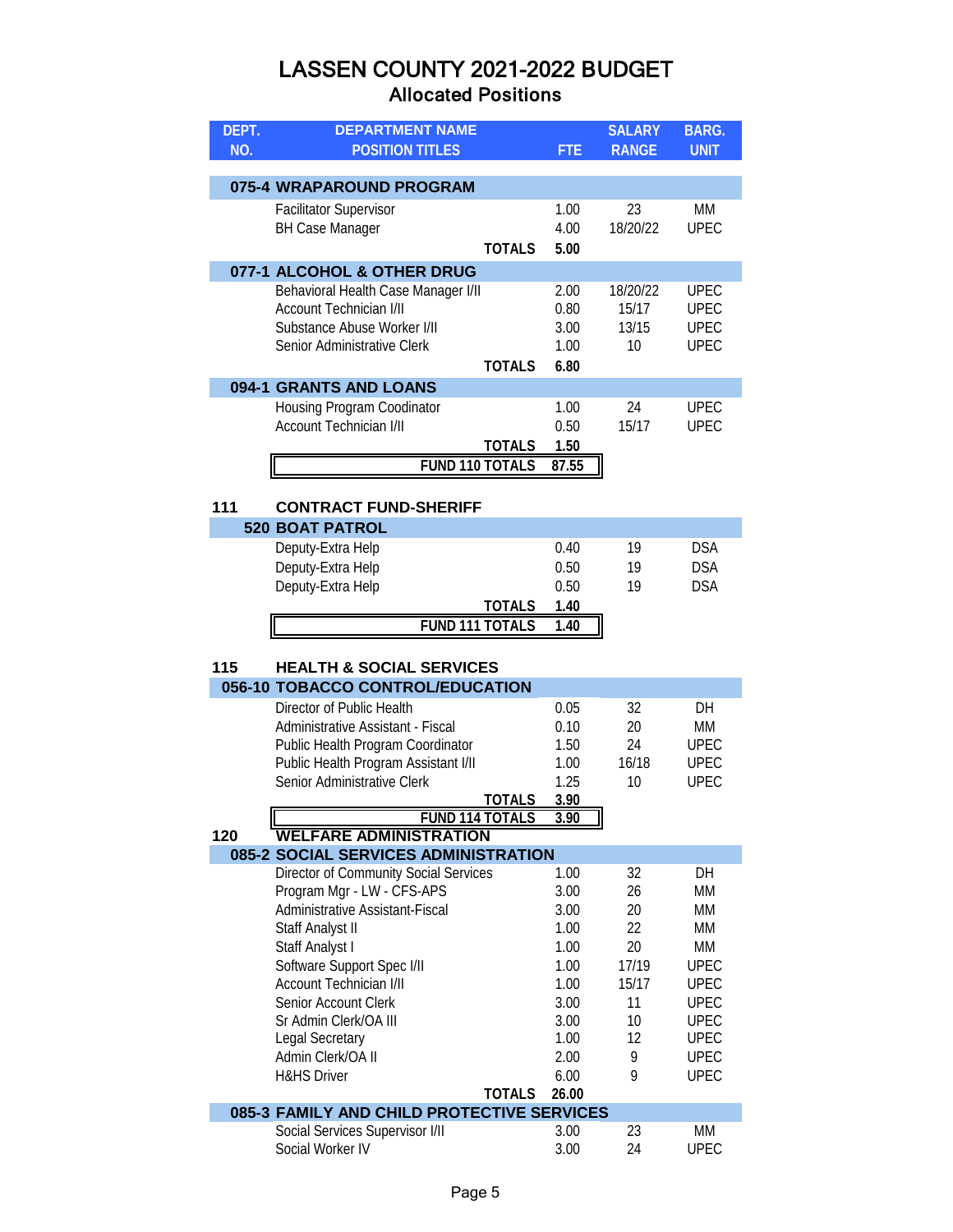| DEPT. | <b>DEPARTMENT NAME</b>                                                                                                                                                                                                                                                                                                                                                                                                                                                                                   |                                         |                                                                                                                                                 | <b>SALARY</b>                                                                                      | <b>BARG.</b>                                                                                                                                           |
|-------|----------------------------------------------------------------------------------------------------------------------------------------------------------------------------------------------------------------------------------------------------------------------------------------------------------------------------------------------------------------------------------------------------------------------------------------------------------------------------------------------------------|-----------------------------------------|-------------------------------------------------------------------------------------------------------------------------------------------------|----------------------------------------------------------------------------------------------------|--------------------------------------------------------------------------------------------------------------------------------------------------------|
| NO.   | <b>POSITION TITLES</b>                                                                                                                                                                                                                                                                                                                                                                                                                                                                                   |                                         | <b>FTE</b>                                                                                                                                      | <b>RANGE</b>                                                                                       | <b>UNIT</b>                                                                                                                                            |
|       | Senior Social Worker III<br>Social Worker III<br>Social Worker I/II                                                                                                                                                                                                                                                                                                                                                                                                                                      | <b>TOTALS</b>                           | 1.00<br>6.00<br>5.00<br>18.00                                                                                                                   | 20<br>20<br>14/16                                                                                  | <b>UPEC</b><br><b>UPEC</b><br><b>UPEC</b>                                                                                                              |
|       | 085-5 COMMUNITY SOCIAL SERVICES<br>Integrated Case Wkr Supv.<br>Senior Social Worker III<br>Sr Integrated Case Worker<br><b>ICW III</b><br>Sr. ICW III<br>Social Worker I/II<br>Integrated Case Worker I/II<br>085-6 PUBLIC AUTHORITY                                                                                                                                                                                                                                                                    | <b>TOTALS</b>                           | 2.00<br>1.00<br>2.00<br>1.00<br>1.00<br>1.00<br>13.00<br>21.00                                                                                  | 20<br>21<br>17<br>17<br>17<br>14/16<br>12/14                                                       | МM<br><b>UPEC</b><br><b>UPEC</b><br><b>UPEC</b><br><b>UPEC</b><br><b>UPEC</b><br><b>UPEC</b>                                                           |
|       | Social Worker I/II                                                                                                                                                                                                                                                                                                                                                                                                                                                                                       |                                         | 1.00                                                                                                                                            | 14/16                                                                                              | <b>UPEC</b>                                                                                                                                            |
|       |                                                                                                                                                                                                                                                                                                                                                                                                                                                                                                          | <b>TOTALS</b>                           | 1.00                                                                                                                                            |                                                                                                    |                                                                                                                                                        |
|       |                                                                                                                                                                                                                                                                                                                                                                                                                                                                                                          | <b>FUND 120 TOTALS</b>                  | 66.00                                                                                                                                           |                                                                                                    |                                                                                                                                                        |
|       |                                                                                                                                                                                                                                                                                                                                                                                                                                                                                                          |                                         |                                                                                                                                                 |                                                                                                    |                                                                                                                                                        |
|       | <b>122-1 ROAD</b>                                                                                                                                                                                                                                                                                                                                                                                                                                                                                        |                                         |                                                                                                                                                 |                                                                                                    |                                                                                                                                                        |
| 123   | <b>Public Works Director</b><br><b>Assistant Public Works Director</b><br>Road Field Supervisor<br>Asst/Assoc Civil Engineer*<br>Road Account Auditor<br>Heavy Equip Mech. Supv.<br>Road Maintenance Supervisor<br><b>Administrative Assistant</b><br>Sr. Heavy Equipment Mechanic<br>Road Storekeeper<br>Heavy Equipment Mechanic<br>Traffic Sign Technician<br>Senior Road Equipment Operator<br><b>Account Technician I/II</b><br>Road Equipment Operator<br>Engineering Tech I/II<br><b>CEMETERY</b> | <b>TOTALS</b><br><b>FUND 122 TOTALS</b> | 0.66<br>0.25<br>1.00<br>1.00<br>1.00<br>1.00<br>5.00<br>0.60<br>1.00<br>1.00<br>2.00<br>1.00<br>5.00<br>0.65<br>10.00<br>1.00<br>32.16<br>32.16 | 35<br>34<br>26<br>23/25<br>22<br>22<br>20<br>20<br>18<br>16<br>16<br>15<br>16<br>15/17<br>14<br>17 | DH<br>МM<br>МM<br>МM<br>МM<br>МM<br>МM<br>MM<br><b>ROAD</b><br><b>ROAD</b><br>ROAD<br><b>ROAD</b><br>ROAD<br><b>UPEC</b><br><b>ROAD</b><br><b>UPEC</b> |
|       | <b>123-1 CEMETERY</b>                                                                                                                                                                                                                                                                                                                                                                                                                                                                                    |                                         |                                                                                                                                                 |                                                                                                    |                                                                                                                                                        |
|       | Deputy Director of Public Works<br><b>Buildings &amp; Ground Supervisor</b><br>Buildings & Grounds Worker                                                                                                                                                                                                                                                                                                                                                                                                | <b>TOTALS</b><br>FUND 123 TOTALS        | 0.10<br>0.20<br>1.00<br>1.30<br>1.30                                                                                                            | $26**$<br>20<br>12                                                                                 | MM<br>MM<br><b>UPEC</b>                                                                                                                                |
| 124   | <b>AVIATION</b><br><b>Public Works Director</b><br><b>Buildings &amp; Grounds Supervisor</b>                                                                                                                                                                                                                                                                                                                                                                                                             | <b>TOTALS</b><br>FUND 124 TOTALS        | 0.20<br>0.10<br>0.40<br>0.40                                                                                                                    | 35<br>20                                                                                           | DH<br><b>MM</b>                                                                                                                                        |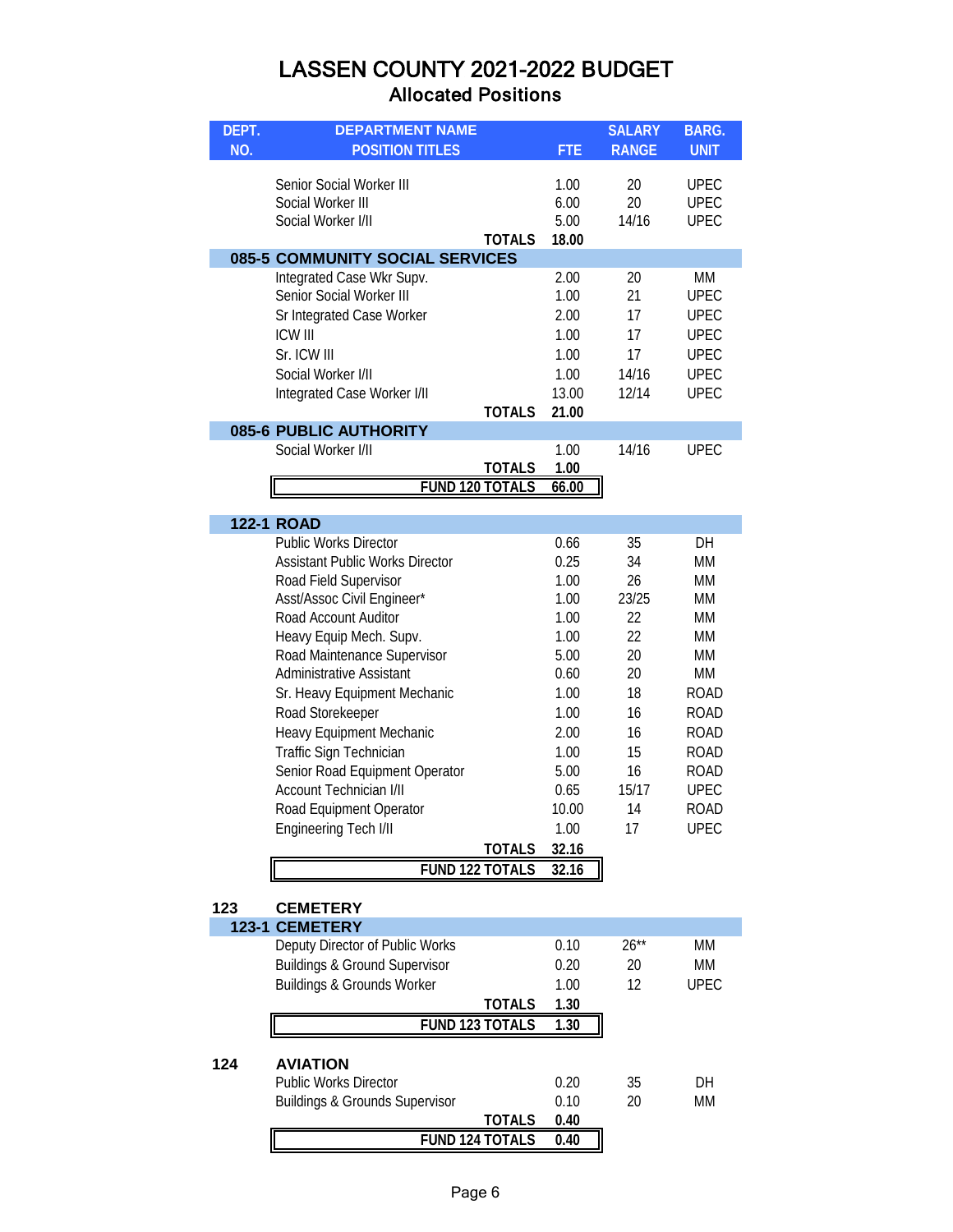| DEPT. | <b>DEPARTMENT NAME</b>                             |                        |              | <b>SALARY</b> | <b>BARG.</b>       |
|-------|----------------------------------------------------|------------------------|--------------|---------------|--------------------|
| NO.   | <b>POSITION TITLES</b>                             |                        | <b>FTE</b>   | <b>RANGE</b>  | <b>UNIT</b>        |
|       |                                                    |                        |              |               |                    |
| 125   | <b>TRIAL COURT FUNDING</b><br>044-2 COURT SECURITY |                        |              |               |                    |
|       | Sergeant                                           |                        | 1.00         | 21            | <b>POASU</b>       |
|       | Deputy Sheriff/Bailiff                             |                        | 2.00         | 17/19         | <b>DSA</b>         |
|       | <b>Correctional Officer</b>                        |                        | 1.00         | 15/17         | POA                |
|       | <b>Sheriff Security Officer</b>                    |                        | 3.00         | 12            | <b>POA</b>         |
|       |                                                    | <b>TOTALS</b>          | 7.00         |               |                    |
|       |                                                    | <b>FUND 125 TOTALS</b> | 7.00         |               |                    |
|       |                                                    |                        |              |               |                    |
|       | 570-1 LTSA Administration                          |                        |              |               |                    |
|       | Director of Public Works                           |                        | 0.04         | 35            | DH                 |
|       | <b>Assistant Public Works Director</b>             |                        | 0.10         | 34            | МM                 |
|       | <b>Administrative Assistant</b>                    |                        | 0.25         | 20            | МM                 |
|       | Assistant/Associate Planner                        |                        | 1.00         | 18/20         | <b>UPEC</b>        |
|       | <b>Account Technician I/II</b>                     |                        | 0.25         | 15/17         | <b>UPEC</b>        |
|       |                                                    | <b>TOTALS</b>          | 1.64         |               |                    |
|       | <b>FUND 128 TOTALS</b>                             |                        | 1.64         |               |                    |
| 129   | <b>PROP 56 TOBACCO-SHERIFF</b>                     |                        |              |               |                    |
|       | 053-8 TOBACCO GRANT-SHERIFF                        |                        |              |               |                    |
|       | Deputy Sheriff/Bailiff                             |                        | 0.00         | 17/19         | <b>DSA</b>         |
|       | <b>Community Svcs Officer</b>                      |                        | 0.00         | 15            | <b>POA</b>         |
|       |                                                    | <b>TOTALS</b>          | 0.00         |               |                    |
|       |                                                    |                        |              |               |                    |
| 130   | <b>LOCAL PUBLIC SAFETY FUND</b>                    |                        |              |               |                    |
|       | 037-2 PUBLIC DEFENDER<br><b>Public Defender</b>    |                        | 1.00         | 36            | DH                 |
|       | Deputy Public Defender I/II/III                    |                        | 2.00         | 28/30/32      | <b>MM</b>          |
|       | Senior Legal Secretary                             |                        | 2.00         | 15            | <b>UPEC</b>        |
|       |                                                    | <b>TOTALS</b>          | 5.00         |               |                    |
|       | 043-1 DISTRICT ATTORNEY                            |                        |              |               |                    |
|       | <b>District Attorney</b>                           |                        | 0.95         | 38            | EL                 |
|       | Deputy District Attorney IV/V                      |                        | 1.00         | 33/35         | <b>MM</b>          |
|       | Deputy District Attorney I/II/III                  |                        | 2.00         | 28/30/32      | МM                 |
|       | Program Coordinator                                |                        | 0.75         | 22            | MM                 |
|       | Sr Investigator                                    |                        | 1.00         | 22            | <b>POAMA</b>       |
|       | Investigator<br>Senior Legal Secretary             |                        | 0.50<br>2.00 | 20<br>15      | POA<br><b>UPEC</b> |
|       | Legal Secretary                                    |                        | 1.00         | 12            | <b>UPEC</b>        |
|       |                                                    | <b>TOTALS</b>          | 9.20         |               |                    |
|       | 052-1 SHERIFF ANIMAL CONTROL                       |                        |              |               |                    |
|       | Deputy Sheriff - Coroner I/II                      |                        | 2.00         | 17/19         | <b>DSA</b>         |
|       |                                                    | <b>TOTALS</b>          | 2.00         |               |                    |
|       | 052-2 SHERIFF-CORONER                              |                        |              |               |                    |
|       | Sheriff                                            |                        | 1.00         | 33            | EL                 |
|       | Captain                                            |                        | 1.00         | 27            | <b>POAMA</b>       |
|       | Lieutenant                                         |                        | 0.90         | 25            | <b>POAMA</b>       |
|       | Sergeant                                           |                        | 5.00         | 21            | POASU              |
|       | Deputy Sheriff - Coroner I/II                      |                        | 21.00        | 17/19         | <b>DSA</b>         |
|       | <b>Community Svcs Officer</b>                      |                        | 3.00<br>0.50 | 15<br>15      | POA<br><b>POA</b>  |
|       | Background Investigator                            | <b>TOTALS</b>          | 32.40        |               |                    |
|       |                                                    |                        |              |               |                    |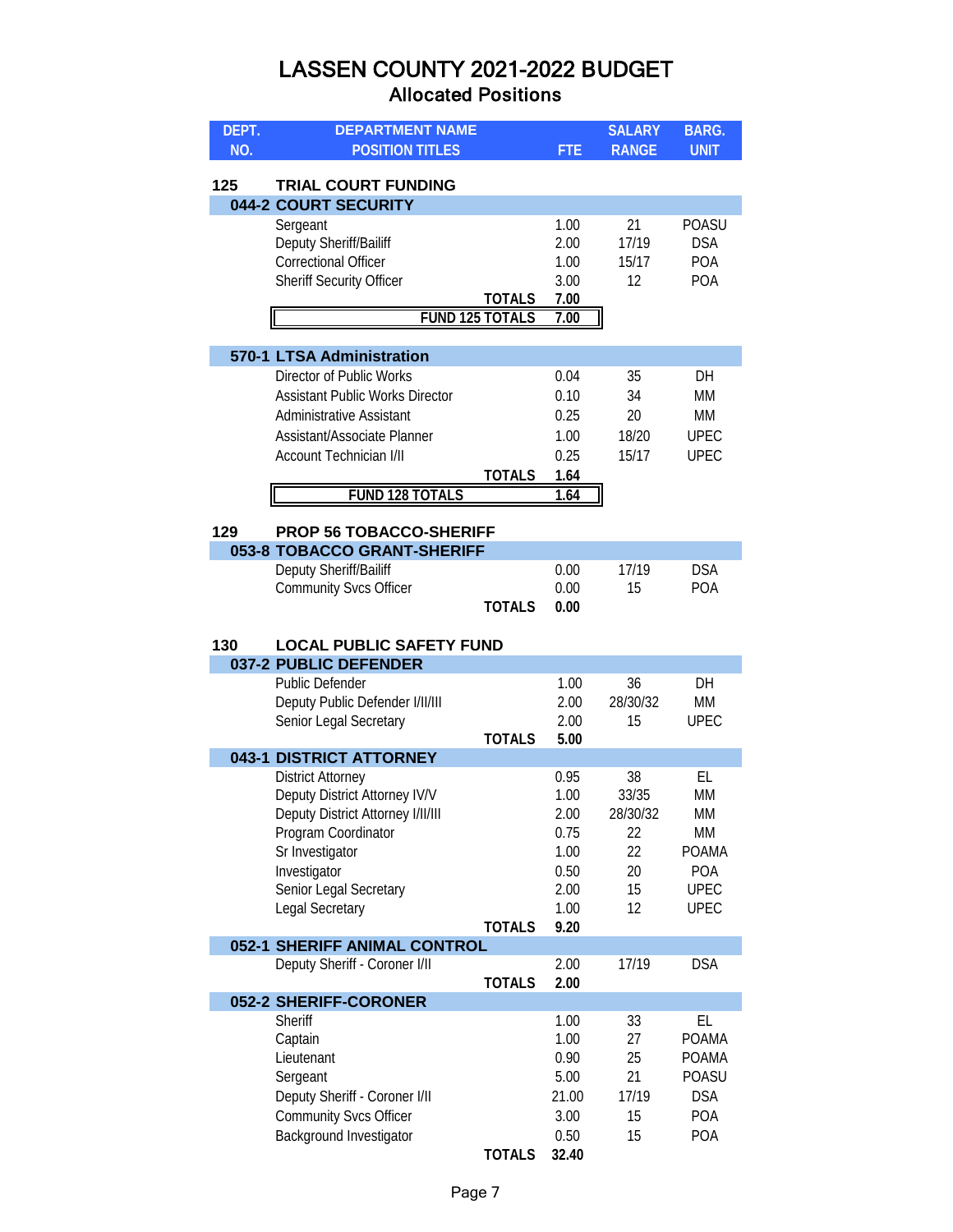| DEPT.      | <b>DEPARTMENT NAME</b>                |               |            | <b>SALARY</b> | <b>BARG.</b> |
|------------|---------------------------------------|---------------|------------|---------------|--------------|
| NO.        | <b>POSITION TITLES</b>                |               | <b>FTE</b> | <b>RANGE</b>  | <b>UNIT</b>  |
|            |                                       |               |            |               |              |
|            | 052-3 DISPATCH                        |               |            |               |              |
|            | Lieutenant                            |               | 0.10       | 25            | <b>POAMA</b> |
|            | Lead Dispatcher                       |               | 2.00       | 18            | <b>POA</b>   |
|            | Dispatcher I/II                       |               | 6.00       | 14/16         | <b>POA</b>   |
|            |                                       | <b>TOTALS</b> | 8.10       |               |              |
| 052-5 JAIL |                                       |               |            |               |              |
|            | Captain                               |               | 1.00       | 27            | <b>POAMA</b> |
|            | Lieutenant                            |               | 0.90       | 25            | <b>POAMA</b> |
|            | Sergeant                              |               | 1.00       | 21            | <b>POASU</b> |
|            | <b>Correctional Corporal</b>          |               | 4.00       | 19            | <b>POA</b>   |
|            | <b>Executive Assistant to Sheriff</b> |               | 1.00       | 19            | <b>POA</b>   |
|            | Sheriff's Maintenance Supervisor I/II |               | 1.00       | 16/18         | <b>POA</b>   |
|            | Correctional Deputy I/II              |               | 23.00      | 15/17         | <b>POA</b>   |
|            | <b>Food Services Manager</b>          |               | 1.00       | 18            | <b>POA</b>   |
|            | <b>Community Svcs Officer - Civil</b> |               | 1.00       | 15            | <b>POA</b>   |
|            | Correctional Technician I/II          |               | 6.00       | 12/14         | <b>POA</b>   |
|            | Corr. Cook Coordinator                |               | 3.00       | 13            | <b>POA</b>   |
|            |                                       | <b>TOTALS</b> | 42.90      |               |              |
|            | <b>FUND 130 TOTALS</b>                |               | 99.60      |               |              |

#### **133 INMATE WELFARE**

| 053-5 COUNTY                 |      |  |
|------------------------------|------|--|
| Correctional Technician I/II |      |  |
| <b>FUND 133 TOTALS</b>       | 0.50 |  |

# **135 FLEET MAINTENANCE**

| <b>035-2 FLEET MAINTENANCE</b>       |      |       |              |
|--------------------------------------|------|-------|--------------|
| Lieutenant                           | 0.10 | 25    | <b>POAMA</b> |
| Automotive Tech/Motorpool Coord I/II | 1.00 | 16/18 | <b>POA</b>   |
| Fleet Worker                         | 1.00 | 15    | <b>POA</b>   |
| Correctional Technician I/II         | 0.50 | 12/14 | <b>POA</b>   |
| TOTAI S                              | 2.60 |       |              |
| <b>FUND 135 TOTALS</b>               | 2.60 |       |              |

| <b>055-1 LOCAL COMMUNITY CORRECTIONS</b> |      |       |              |
|------------------------------------------|------|-------|--------------|
| Sergeant                                 | 1.00 | 21    | <b>POASU</b> |
| <b>Criminal Justice Analyst</b>          | 0.50 | 20    | <b>MM</b>    |
| Program Coodinator                       | 1.00 | 18    | <b>POA</b>   |
| Correctional Deputy I/II                 | 1.00 | 15/17 | <b>POA</b>   |
| Correctional Technician I/II             | 2.00 | 12/14 | <b>POA</b>   |
| <b>FUND 138 TOTALS</b>                   | 5.50 |       |              |

#### **140 GENERALCONTRACTS**

| <b>678-8 PROPERTY TAX ADMINISTRATION</b> |                        |      |        |
|------------------------------------------|------------------------|------|--------|
| Cadastral Drafter                        |                        | 0.36 | LIPEC. |
| Admin Clerk                              |                        | 0.50 | UPEC.  |
|                                          | TOTALS                 | 0.86 |        |
|                                          | <b>FUND 140 TOTALS</b> | 0.86 |        |

#### **141 NATURAL RESOURCES FUND**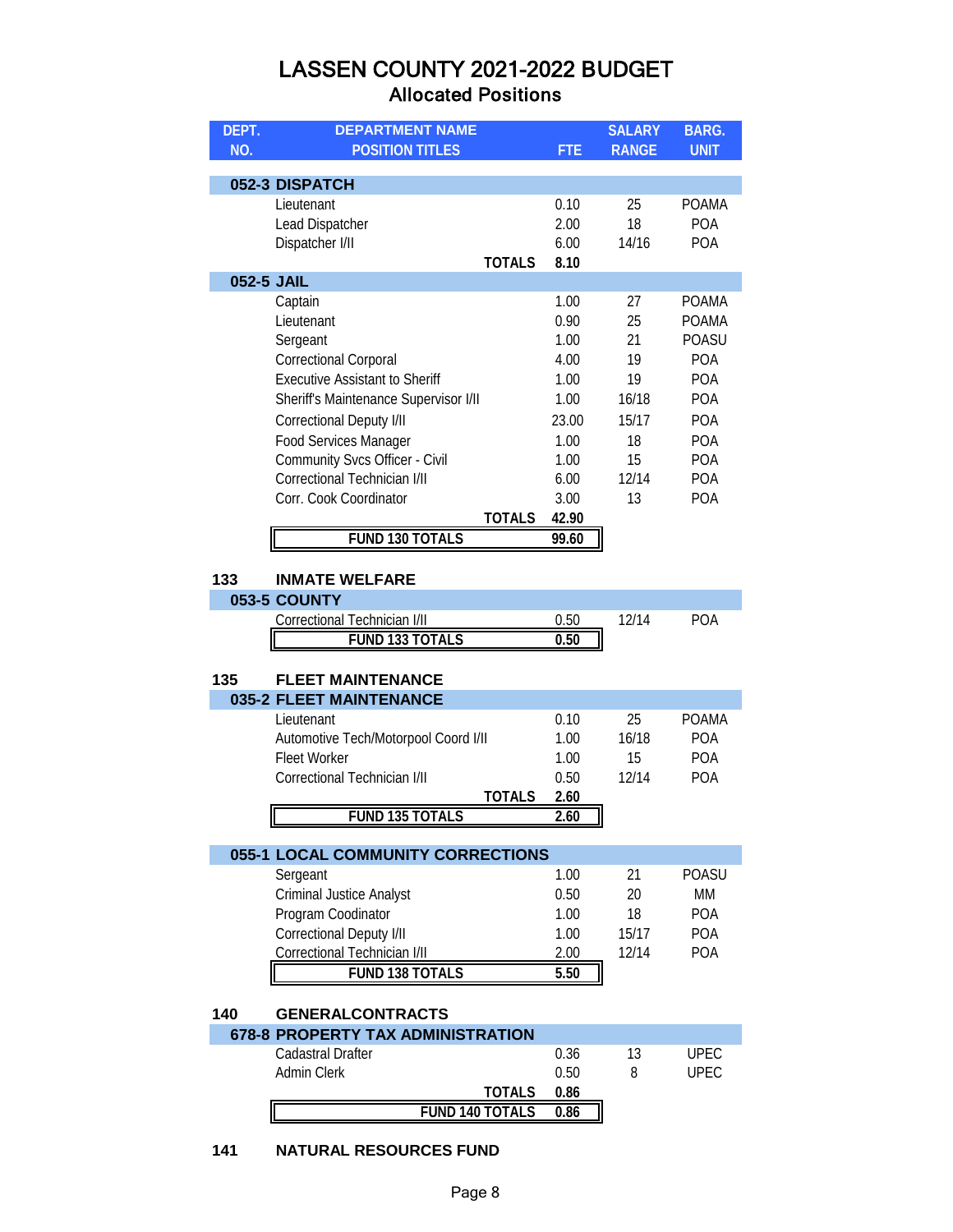| DEPT.<br><b>DEPARTMENT NAME</b>               |                        | <b>SALARY</b> | <b>BARG.</b> |
|-----------------------------------------------|------------------------|---------------|--------------|
| NO.<br><b>POSITION TITLES</b>                 | <b>FTE</b>             | <b>RANGE</b>  | <b>UNIT</b>  |
|                                               |                        |               |              |
| 068-5 NATURAL RESOURCES OPERATIONS            |                        |               |              |
| Asst/Assoc. Planner/Trails Coord.             | 1.00                   | 18/20         | <b>UPEC</b>  |
|                                               | <b>TOTALS</b><br>1.00  |               |              |
| <b>FUND 141 TOTALS</b>                        | 1.00                   |               |              |
| 145<br><b>PROBATION</b>                       |                        |               |              |
| 056-1 PROBATION                               |                        |               |              |
| <b>Chief Probation Officer</b>                | 1.00                   | 33            | DH           |
| <b>Assistant Chief Probation Officer</b>      | 1.00                   | 28            | MM           |
| <b>Supervising Deputy Probation Officer</b>   | 2.00                   | 23            | MM           |
| <b>Executive Assistant</b>                    | 1.00                   | 22            | MM           |
| Program Manager                               | 1.00                   | 18            | <b>UPEC</b>  |
| <b>Criminal Justice Analyst</b>               | 0.50                   | 20            | <b>MM</b>    |
| <b>DRC Supervisor</b>                         | 1.00                   | 19            | <b>MM</b>    |
| Foster Youth Services Manager                 | 1.00                   | 18/20         | <b>UPEC</b>  |
| Deputy Probation Officer I/II                 | 6.00                   | 16/18/21      | <b>UPEC</b>  |
| Probation Srvc & Support Counselor III        | 1.00                   | 17            | <b>UPEC</b>  |
| Probation Srvc & Support Counselor I/II       | 3.00                   | 14/16         | <b>UPEC</b>  |
| <b>Administrative Secretary</b>               | 1.00                   | 15            | <b>UPEC</b>  |
| <b>Probation Assistant</b>                    | 2.00                   | 14            | <b>UPEC</b>  |
| Probation Technician                          | 1.00                   | 13            | <b>UPEC</b>  |
|                                               | <b>TOTALS</b><br>22.50 |               |              |
| <b>FUND 145 TOTALS</b>                        | 22.50                  |               |              |
|                                               |                        |               |              |
| 154<br><b>COURTHOUSE CONSTRUCTION PROJECT</b> |                        |               |              |
| <b>154-1 ADMINISTRATIVE SERVICES</b>          |                        |               |              |
| County Administrative Officer                 | 0.00                   |               | Negotiated   |
| Deputy CAO                                    | 0.00                   | 32            | DH           |
| Deputy Dir Public Works                       | 0.00                   | $26*$         | <b>MM</b>    |
| <b>FUND 154 TOTALS</b>                        | 0.00                   |               |              |
| 175<br><b>FAIR</b>                            |                        |               |              |
| <b>175-1 FAIR</b>                             |                        |               |              |
| Fair Manager                                  | 1.00                   | 29            | DH           |
| Administrative Secretary                      | 1.00                   | 15            | <b>UPEC</b>  |
| <b>Building &amp; Grounds Worker</b>          | 1.00                   | 12            | <b>UPEC</b>  |
| Sr Account Clerk                              | 1.00                   | 11            | <b>UPEC</b>  |
|                                               | 4.00<br><u>TOTALS</u>  |               |              |
| <b>FUND 175 TOTALS</b>                        | 4.00                   |               |              |
|                                               |                        |               |              |
| 182<br><b>NARCOTICS TASK FORCE</b>            |                        |               |              |

| 054-4 JAG- PREVENTION & EDUCATION |      |     |
|-----------------------------------|------|-----|
| Community Svcs Officer            | h(   | POA |
| FUND 182 TOTALS                   | 2.50 |     |
|                                   |      |     |

| 043-2 CHILD SUPPORT SERVICES             |      |    |       |
|------------------------------------------|------|----|-------|
| Director of Child Support Services       | 1.00 | 32 | DН    |
| Asst. Director of Child Support Services | 1.00 | 26 | MM    |
| <b>Staff Services Analyst I</b>          | 1.00 | 20 | MМ    |
| Sr Child Support Services Officer III    | 3.00 | 17 | UPFC. |
| Office Assistant III/ Sr. Admin Clerk    | 1.00 | 10 | UPFC. |
|                                          | 7 00 |    |       |